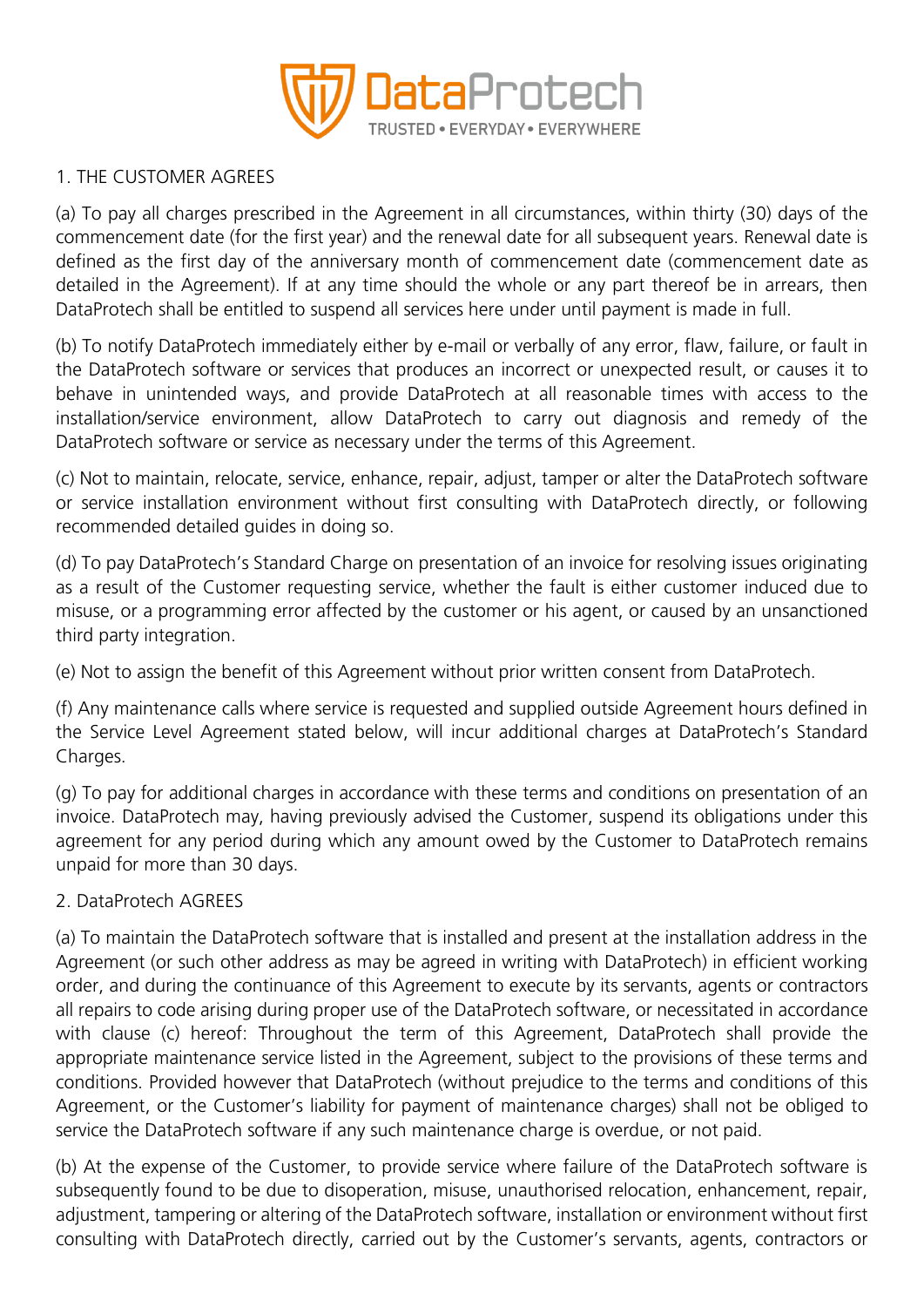

third party service providers, and/or if any person not authorised by DataProtech to do so shall have tampered with the DataProtech software.

(c) At the request and expense of the Customer, to carry out any enhancements to the DataProtech Software code that directly or indirectly affects the intended use of the DataProtech Software.

(d) At the request and expense of the Customer to move the DataProtech software installation to alternative premises, for any reason.

(e) At the request and expense of the Customer, to escalate the time frame of resolution of any error, flaw, failure, or fault in the DataProtech software that produces an incorrect or unexpected result, or causes it to behave in unintended ways.

(f) At the request and expense of the Customer, to provide detailed training of the Customer's servants, agents, contractors or third party service providers, in the use and configuration of the DataProtech software, and/or any consultancy of use of the DataProtech software.

(g) To provide, upon request, details of current Standard Charges.

If DataProtech is providing Managed Services or Consulting Services, the same care and attention to delivering such services will be paid as per clause 2 above.

# 3. DURATION OF THIS AGREEMENT

(a) The term of this Agreement shall be the Agreement term of maintenance of one (1) year, and thereafter from year to year unless either party shall give the other written notice of termination, no less than sixty (60) calendar days prior to the renewal date or subsequent anniversary of the renewal date. Written notice is conditional upon being received via recorded delivery by DataProtech. Provided that if the Customer has committed any breach of the Agreement, and has not remedied such breach within fourteen (14) days after notice to that effect from DataProtech, this Agreement may be terminated by notice from DataProtech to the Customer at their last known address, and provided that if the Customer shall be adjudged insolvent or bankrupt, or shall be unable to pay its debts as they fall due, or shall make assignment for the benefit of its creditors generally, or have a receiver appointed for it or for any of its property or assets, or if it shall discontinue or abandon or dispose of the whole or a substantial part of its business, or shall have a petition presented or a resolution passed for its winding up, or if a notice is issued convening a meeting for the purpose of passing any such resolution, DataProtech shall have the right at any time thereafter to terminate this Agreement immediately by notice to the Customer.

(b) The parties hereto hereby agree that if the Customer terminates the Agreement within three years of the Commencement Date or DataProtech terminates because the Customer commits a breach of any provision of the Agreement, DataProtech shall, in addition to all other rights available to it, be entitled to liquidated damages calculated at the rate of seventy five per cent (75%) of the total of the annual charges for the period from the date of termination or breach to the third anniversary or the earliest effective date of termination pursuant to clause 3 (a) above, whichever shall be the later, and the Customer accepts that the percentage used in the computation of the liquidated damages represents a fair measure of the losses and damages to DataProtech.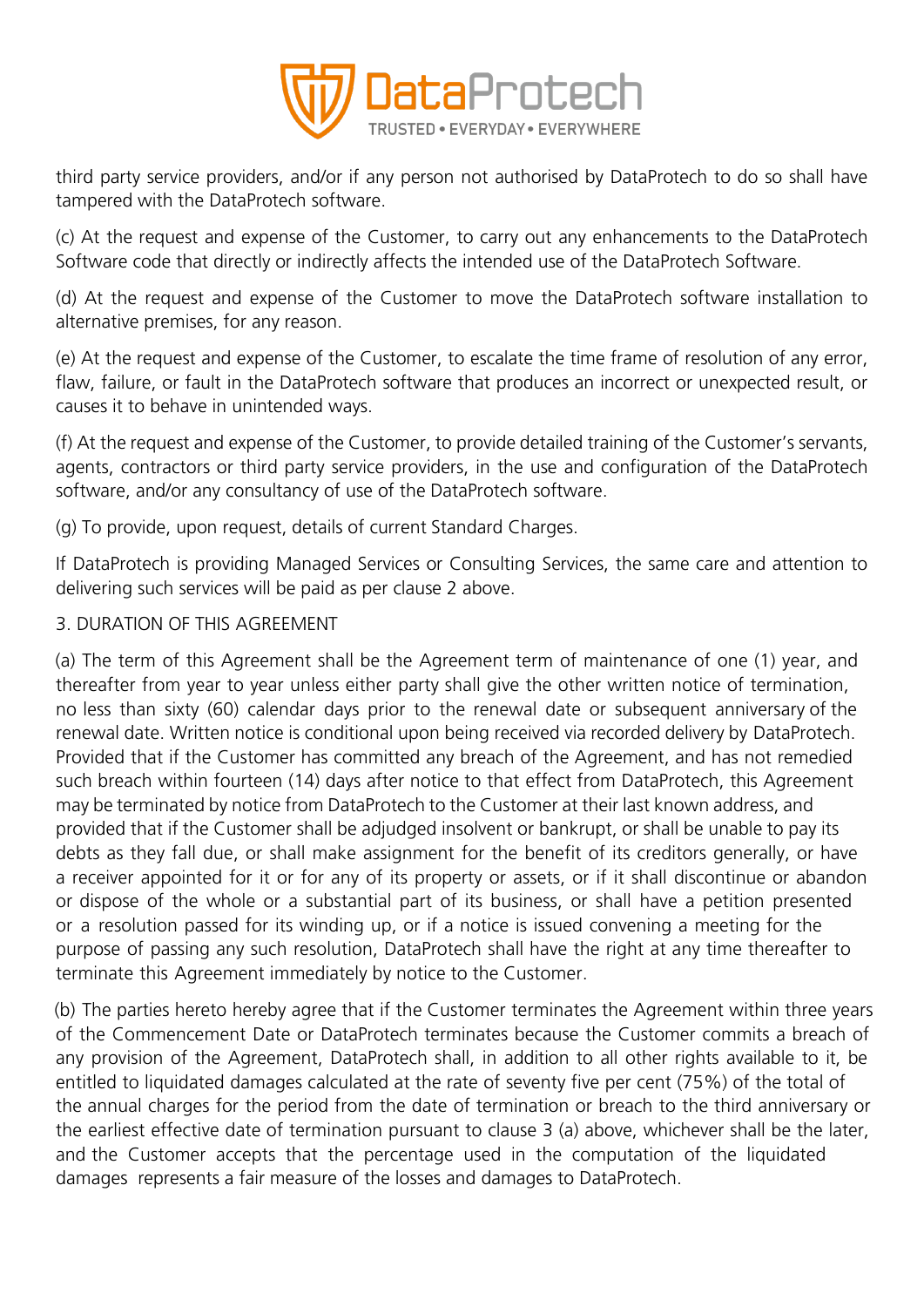

# 4. VARIATION OF MAINTENANCE CHARGE

DataProtech will vary the maintenance charge payable monthly or annually provided that no such variation shall take effect earlier than one (1) year after the commencement of the term of this Agreement, or less than one (1) year after a preceding variation. The monthly or annual Service Charge will also be amended on the anniversary date to include additional monthly or annual maintenance as a result of system enhancements, in accordance with the details on enhancement sales orders authorised by the Customer.

# 5. PROHIBITION OF ORAL VARIATIONS

The terms and conditions of this Agreement are the sole terms and conditions of the Agreement between DataProtech and the customer. No variation or modification of these terms or conditions, and no agreement made or purported to be made between DataProtech and the Customer inconsistent with these terms and conditions, shall be valid or of an effect, unless made in writing and signed by the Managing Director of DataProtech. No representation relating to, or in any way connected, with the DataProtech software shall be deemed to be made on behalf of DataProtech, nor shall any such representation bind DataProtech unless such representation is made in writing, and signed by the Managing Director of DataProtech.

### 6. VARIATIONS

(a) In no circumstances shall DataProtech be liable for any loss of profit, business or production or any similar loss or damage whether direct, indirect or consequential howsoever caused.

(b) DataProtech shall in no circumstances be liable for any losses due to the DataProtech software in its entirety, and/or environment being compromised, altered or hacked by any third party.

# 7. GENERALLY

(a) DataProtech's rights here under shall not be affected by granting of any time or indulgence to the Customer.

(b) All charges under this Agreement are subject to tax, where applicable, including Value Added Tax (VAT) to the Customer if located in the United Kingdom (UK). This Agreement is not a VAT invoice. An invoice will be sent to the Customer for all payments under this Agreement, with relevant taxes applied, where applicable.

(c) DataProtech may assign all rights together with all obligations under this Agreement at any time and may also subcontract any of its obligations at any time.

# 8. MATTERS BEYOND REASONABLE CONTROL

If either party is unable to perform any obligation under this Agreement because of a matter beyond that party's reasonable control, such as lightning, flood, exceptionally severe weather, fire, explosion, war, civil disorder, industrial disputes, act of terrorism (whether or not involving that party's employees) or acts of local or central Government, or other competent authorities, or events beyond the reasonable control of that party's Suppliers, that party will have no liability to the other for that failure to perform.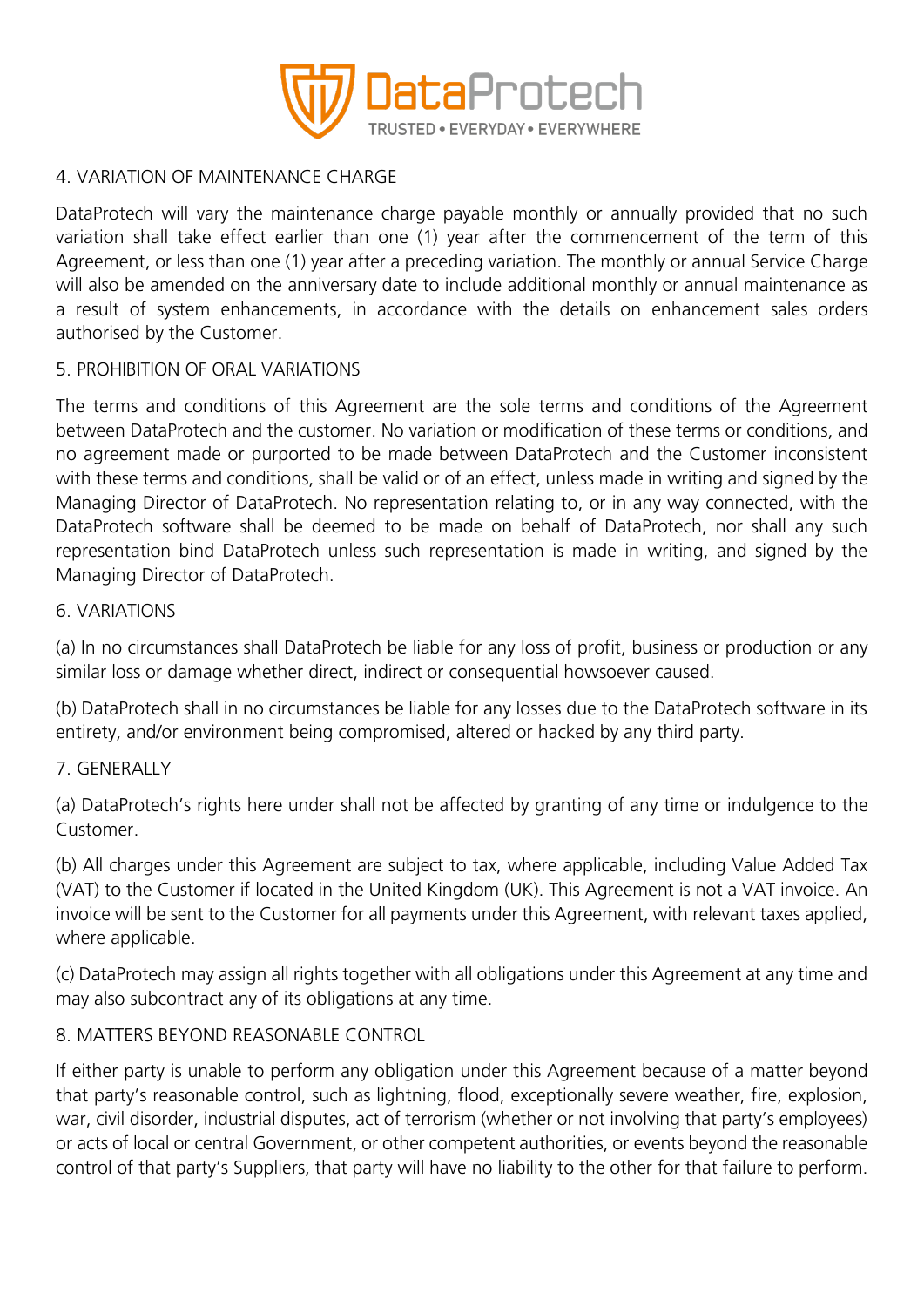

### 9. INTEREST

DataProtech reserves the right to charge interest at the rate of 5% above the published Bank of England base rate on a daily basis on any overdue amounts until payment in full is received, together with any third party costs e.g. debt collection cost, bailiff costs, solicitors costs and disbursements on the indemnity losses involved in enforcing payment, whether before or after judgement.

#### 10. SERVICE LEVEL AGREEMENT

DataProtech will provide support for the DataProtech software and any managed or consulting services in accordance with the following Service Level Agreement terms. Any variations required by the Customer must be agreed, in writing, by both parties prior to an order being placed.

### 11. NUMBER OF HOURS COVERED

(a) The DataProtech "Working Week" is Monday through until Friday for the fifty-two (52) weeks in the civil Calendar year.

(b) The DataProtech "Working Week" does not include Bank (Public) Holidays recognised within the United Kingdom (UK).

(c) The DataProtech "Working Day" for all UK Customers is from 09:00 until 18:00 GMT (or BST). Our "Working Day" for our International Customers (outside of the UK and Ireland) will be confirmed upon request.

#### 12. SUPPORT PROCEDURE

(a) To receive support for an issue, a ticket must be raised within our support portal, a ticket number received by you from DataProtech, and all subsequent communications to reference this ticket number in accordance with the Support Procedure detailed below.

(b) To raise a ticket with our Help Desk, please either logon to our support portal or send an e-mail explaining your issue, with screenshots and version numbers where possible to: help@DataProtechGroup.com.

(c) To raise a ticket via our DataProtech support portal, logins must be requested from the DataProtech Help team. This portal access allows tracking of tickets progress also.

(d) You will receive a ticket number from our help centre, for you to track progress, and quote when contacting us.

(e) If no ticket number is received, please assume that DataProtech are unaware of the issue.

(f) If your issue requires urgent assistance, please telephone our Help Team using details found on the DataProtech contact details page of our website: DataProtechGroup.com/index.php/contact

(g) In the unlikely event of no answer, please leave a voicemail when prompted, and our team will call you back.

(h) To track progress on a ticket, please ensure to update via the support portal, or e-mail with the original ticket number in the subject line as detailed in the Acknowledgement e-mail. Creating duplicate calls will only slow down progress on all tickets.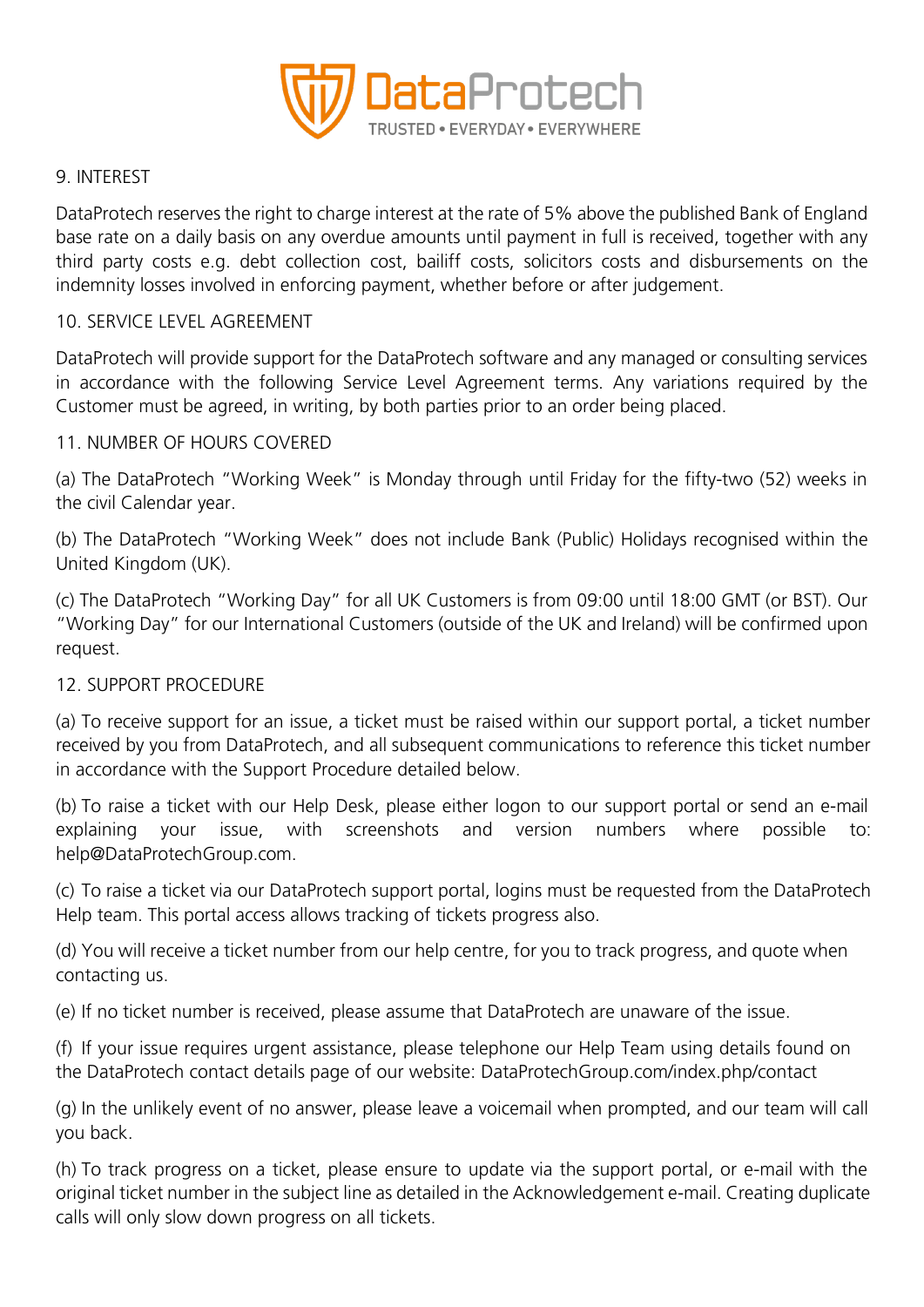

(j) For additional licences, support and upgrades renewal enquiries, additional professional services and other general enquiries, please telephone our Sales Team using details found on the DataProtech contact details page of our website: DataProtech.com/contact-us

# 13. LEVELS OF SUPPORT

DataProtech provides three levels of support to the Customer on all issues relating to DataProtech software, that are not requested changes to the software's functionality at the time of purchase.

These three levels of support are:

# FIRST (1ST) LEVEL SUPPORT

(a) 1st Level Support calls will usually cover basic setup and functionality of the software or service and can be submitted via telephone, e-mail or support portal we aim to resolve such issues within 1 business day.

(c) Additional 1st level of support includes a telephone call to our Support Team, where our team will undertake an immediate effort to resolve your issue by telephone and/or remote support.

(d) All calls, regardless if resolved by 1st Level Support or not, will be logged in our support portal, and a ticket number issued, as detailed above.

(e) If your call cannot be resolved by 1st Level Support, it will be escalated to second (2nd) Level Support.

# SECOND (2ND) LEVEL SUPPORT

(f) 2nd Level Support calls will usually cover advanced functionality of the software or service; can be submitted via telephone, e-mail or support portal, and aim to be resolved within ten (10) business days.

(g) The 2nd Level of Support is provided beyond the support provided by 1st Level Support detailed above, up to the support provided by 3rd level support detailed below.

(h) All calls that cannot be resolved immediately by 1st Level Support will be escalated to 2nd Level Support.

(i) Where necessary, 2nd Level Support will engage the assistance of third (3rd) level Support to resolve incidents as quickly as possible.

(j) If your call cannot be resolved by 2nd Level Support, your call will be escalated to 3rd Level Support.

# THIRD (3RD) LEVEL SUPPORT

(k) Third (3rd) Level Support calls usually will cover changes to the coding of the software or reintegration for our services, can be submitted via telephone, e-mail or web portal, and aim to be resolved within 1 calendar month.

(l) The 3rd Level of Support is provided beyond the support provided by 1st and 2nd Level Support detailed above.

(m) All calls that cannot be resolved by 2nd Level Support will be escalated to 3rd Level Support.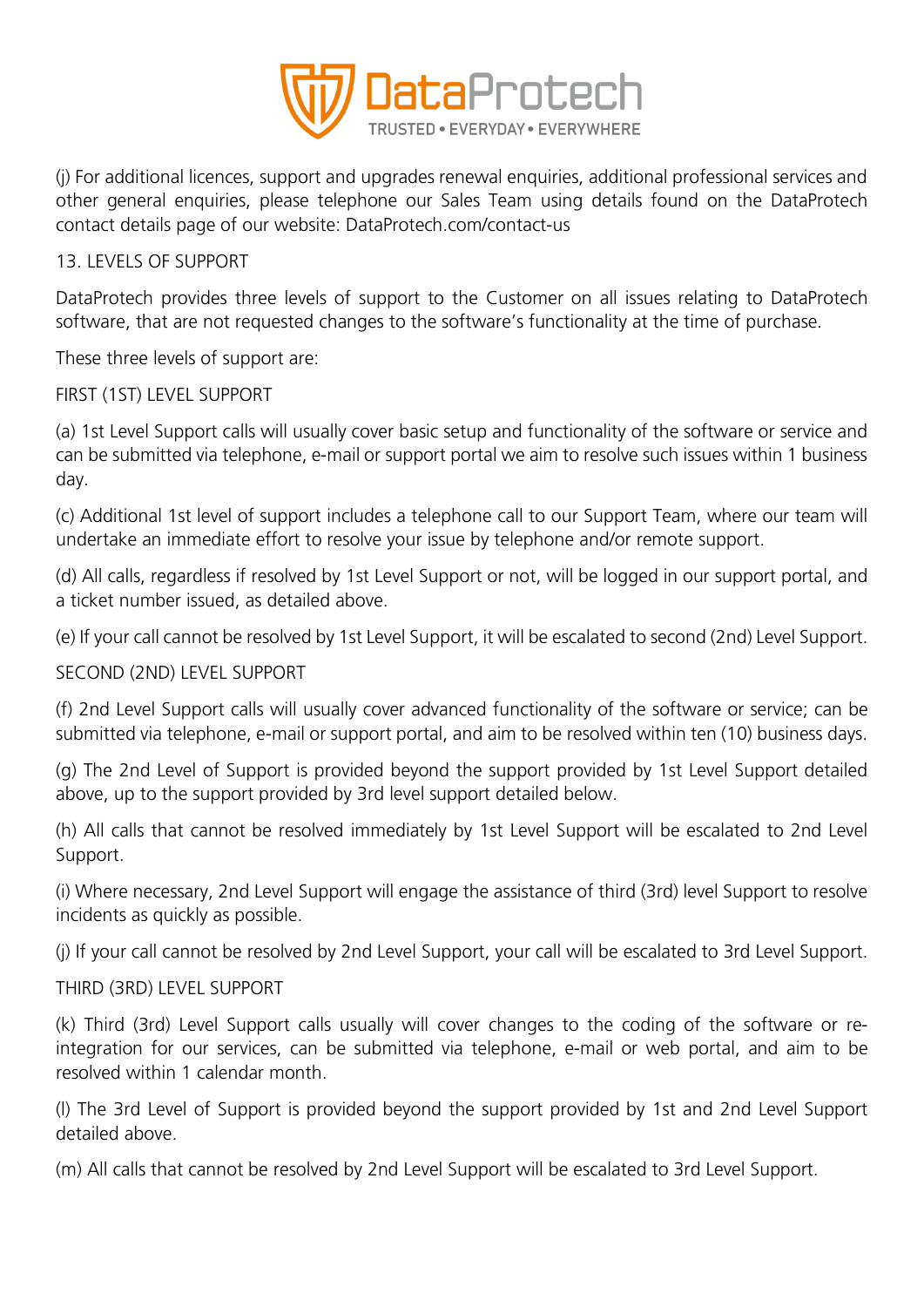

### 14. RESPONSE TIMES

(a) We aim to initially respond to E-mail and support portal submitted support calls within eight (2) working hours.

(b) We aim to answer telephone support calls within 4 minutes.

(c) However, if telephone support calls are not answered, a voicemail message can be left, and all messages will be responded to as soon as possible.

### 15. PRIORITY ONE ISSUES

(a) In the unlikely event of an issue with a significant impact to the ability to use DataProtech software or services, these issues are classed as Priority One 1 (P1) issues and dealt with immediately upon being reported to the DataProtech Support Team.

(b) These issues must be raised by telephone, and a ticket number obtained immediately.

(c) P1 issues remain P1 until dealt with, and no longer significantly impacts the ability to use DataProtech.

### 16. EXCLUSIONS

(a) We only support the DataProtech software or services provided by us.

b) Any additional support with 3rd party applications, including Microsoft products, is not provided as a standard part of the Maintenance Contract offered by us unless it forms part of a managed services agreement with us.

(c) Additional support outside of the Maintenance Contract may be available at our discretion and will be chargeable under this Service Level Agreement.

# 17. CHARGEABLE

(a) Support covers Telephone and Remote support only for the DataProtech software and services.

(b) Support on 3rd party products, modifications to DataProtech software and services, including bugs being fixed within a fixed timescale, would be chargeable to you.

(c) Additional Professional Services are available to you, including but not limited to, On-Site Implementation and Customisation, On-Site Training, Data Migration, and Third-Party Application Integration, and are chargeable to you.

(d) No chargeable work will be carried out by us for you, until we are in receipt of a Purchase order, or monies in full.